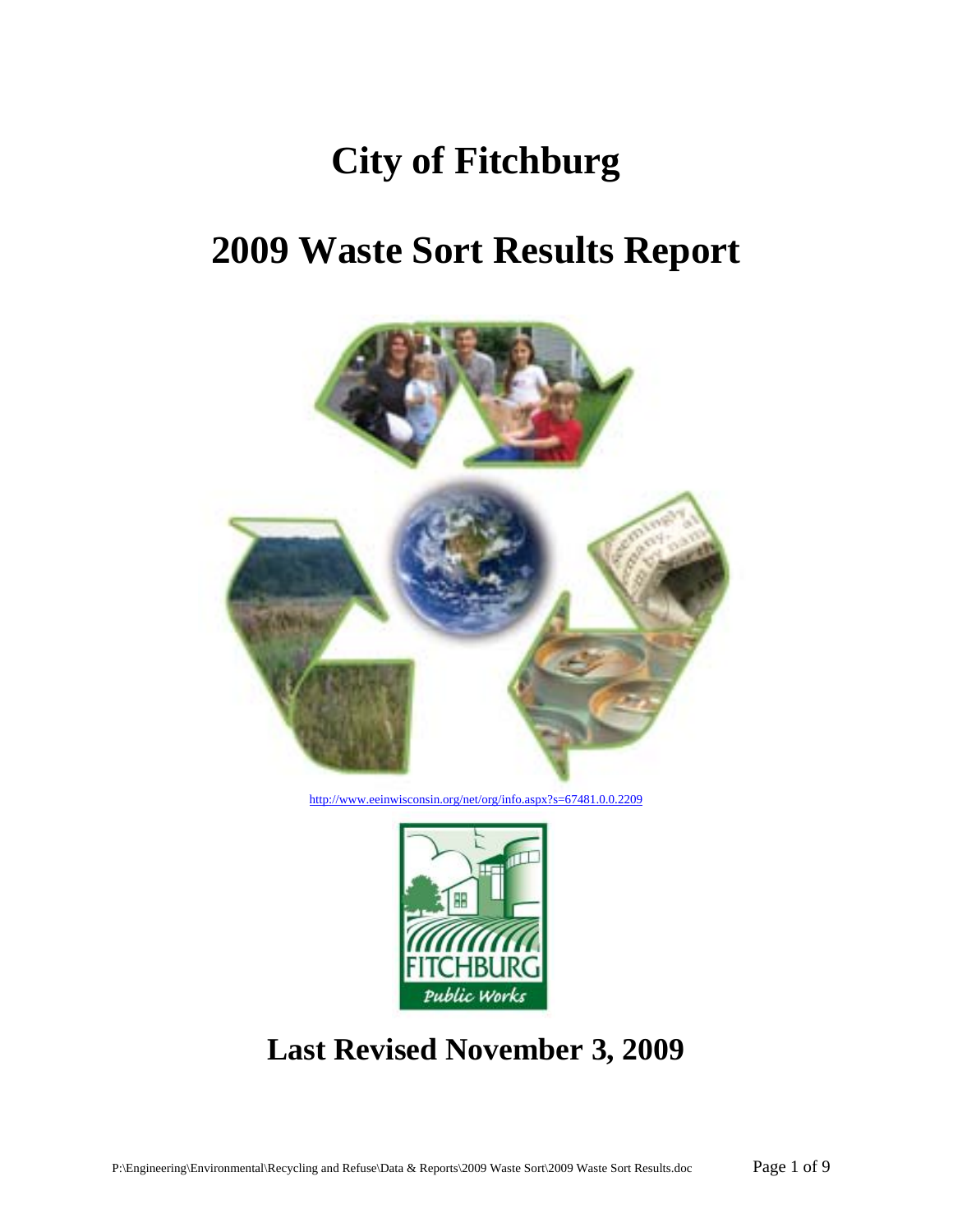# **Acknowledgments**

We'd like to acknowledge the following individuals who assisted with the collecting and sorting of the refuse and recycling items from the June 24, 2009 Waste Sort:

#### **Fitchburg Staff**

Felipe Avila, GIS Engineering Specialist Rick Eilertson, Environmental Engineer Holly Powell, Public Works Intern

#### **Wisconsin Department of Natural Resources** (WDNR)

Percy Mather Cynthia Moore Sarah Murray Brad Wolbert

#### **Pellitteri Waste Systems**

Tim Bolhuis Dave Coker Ryan Hartberg David Pellitteri

#### **Resource Conservation Commission** (RCC)

David Martin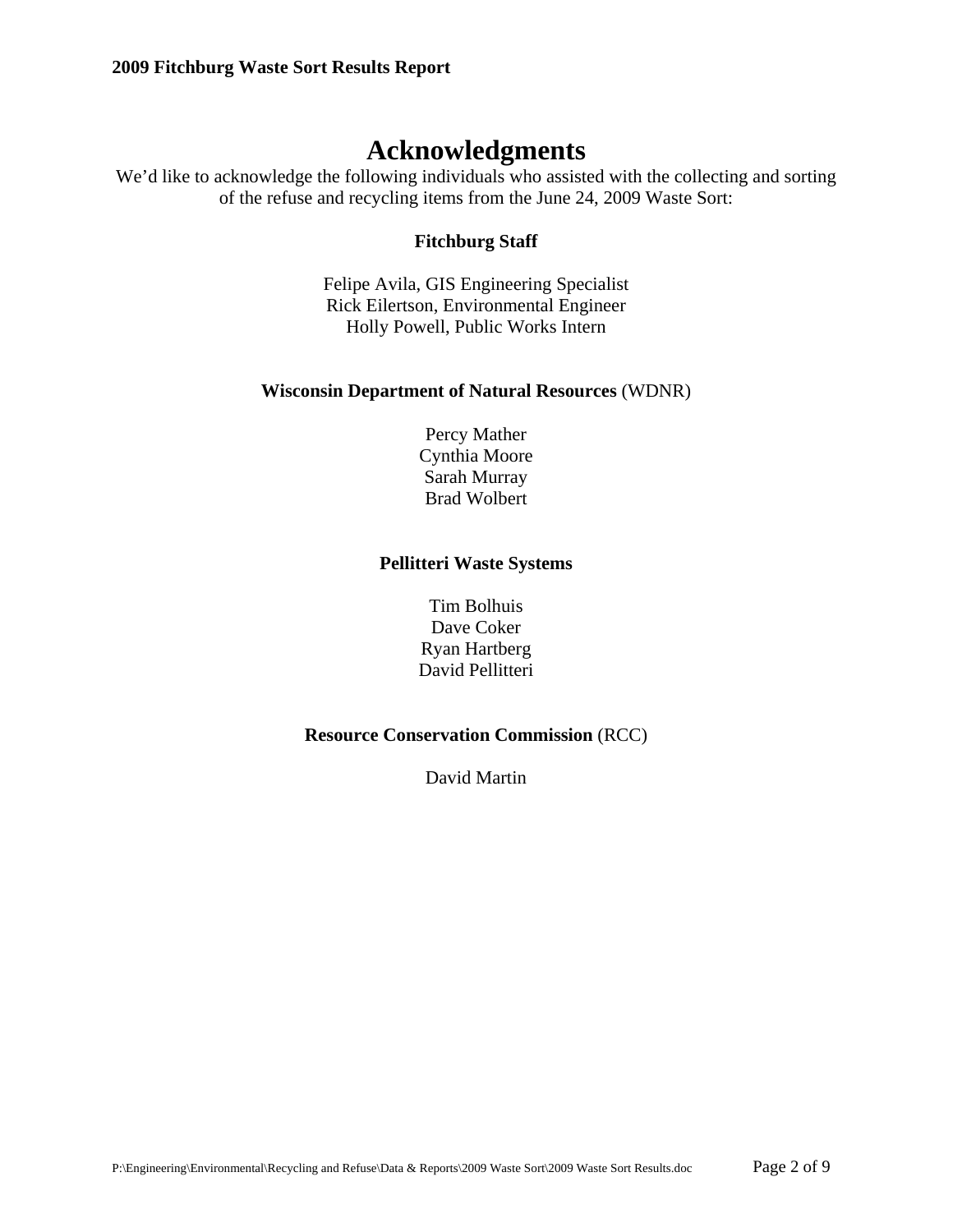### **Introduction**

This report outlines the results of a solid waste and recycling sort for single family residences in the City of Fitchburg. Pellitteri Waste Systems collected refuse and recycling from forty houses at random on June  $24<sup>th</sup>$ , 2009.

## **Study Objectives**

1999 FITCHBURG WASTE AND RECYCLE CHARACTERIZATION STUDY OBJECTIVES In 1999, Fitchburg hired Recycle Worlds Consulting to oversee a characterization study to answer two major objectives:

- 1. Assess how well Fitchburg was succeeding at diverting recyclables from the landfill.
- 2. Highlight areas where Fitchburg's refuse and recycling program might be expanded upon. Conclusions from the 1999 study included:
- 1. Especially high diversion rates were noticed for newspaper and metal and glass containers, however, improvements were needed to in the categories of corrugated cardboard and plastic bottles.
- 2. The next frontier lies in the recycling or reuse of foodwaste, which constituted 24% of the waste stream to the landfill.

#### 2009 STUDY OBJECTIVES

This study was conducted to expand on the 1999 results and see if any improvements or setbacks have occurred since then.

#### **2009 Study Design**

Tim Bolhuis and Rick Eilertson jointly organized this year's sort to incorporate previous as well as new methods. By closely following the 1999 study, a comparison could be reached on Fitchburg's refuse and recycling trends from 1999 to 2009.



#### SAMPLE SIZE

Due to a limit of funds, both studies required a restricted sample size. According to the Wisconsin Department of Administration, Fitchburg had an estimated population of 23,420 citizens in 2008. For a clear representation of the Fitchburg area, the following subdivisions were chosen to most accurately characterize Fitchburg's refuse and recycling practices: Lacy Heights, Seminole Ridge, Tower Hill, and Wildwood. As shown below in *Table 1: 2009 Fitchburg Housing Breakdown,* Fitchburg is primarily composed of single family residences. The forty sample homes chosen in the selected subdivisions all were single family residences.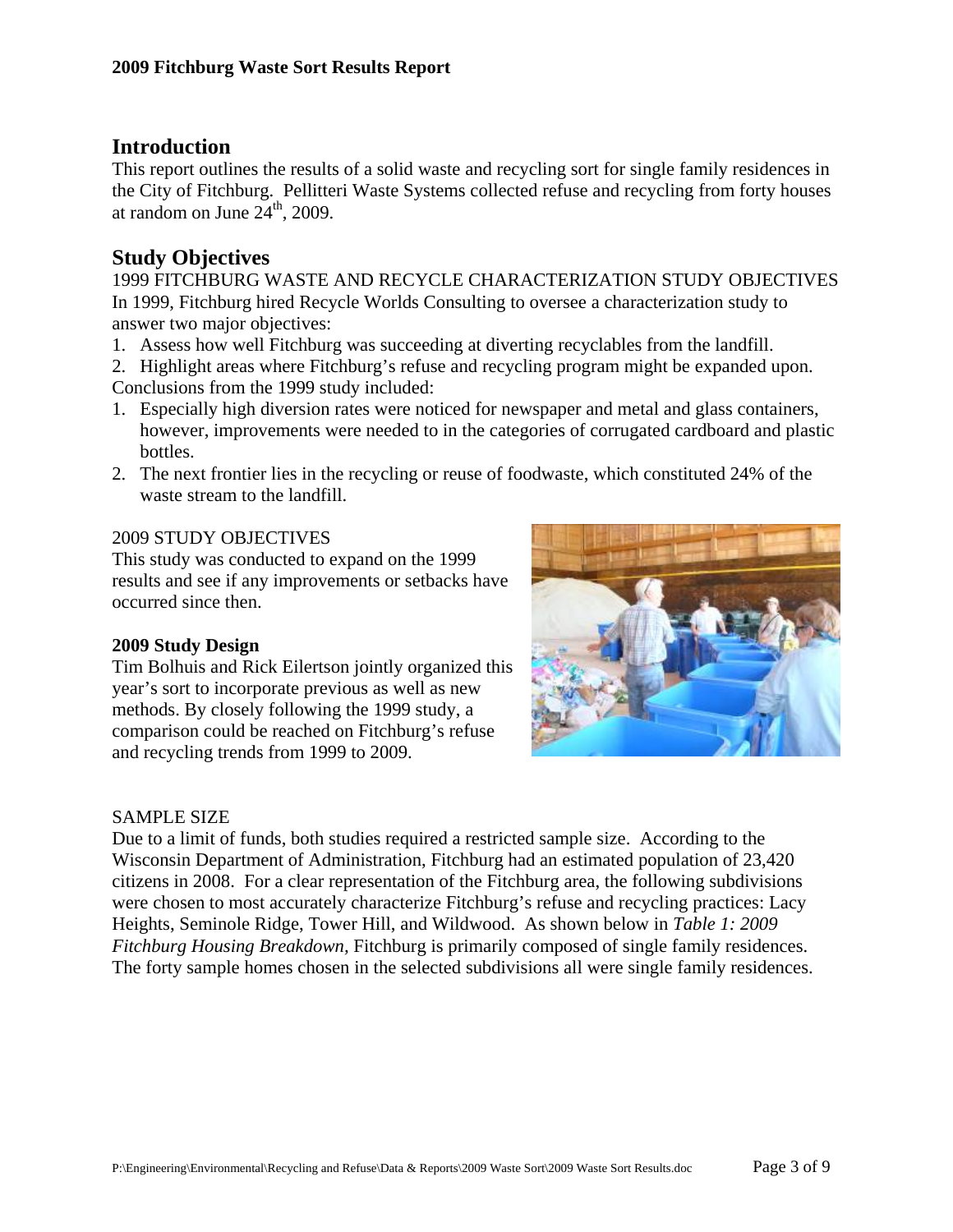| Table 1: 2009 Fitchburg Housing Breakdown* |                    |         |  |  |  |  |  |  |
|--------------------------------------------|--------------------|---------|--|--|--|--|--|--|
| Type of dwelling                           | Number of dwelling | Percent |  |  |  |  |  |  |
|                                            | units              | $(\%)$  |  |  |  |  |  |  |
| Single family residency                    | 4,456              | 78.59   |  |  |  |  |  |  |
| Condominiums                               | 495                | 8.73    |  |  |  |  |  |  |
| <b>Apartment Buildings</b>                 | 356                | 6.28    |  |  |  |  |  |  |
| Duplexes                                   | 248                | 4.37    |  |  |  |  |  |  |
| Trailers                                   | 47                 | 0.83    |  |  |  |  |  |  |
| <b>Assisted Living Facilities</b>          | 3                  | 0.05    |  |  |  |  |  |  |
| <b>Correctional Facilities</b>             | 65                 | 1.15    |  |  |  |  |  |  |
| Total                                      | 5,670              | 100     |  |  |  |  |  |  |

*\* As of July 21, 2009 from Fitchburg's Planning and Zoning Department.* 

The forty homes selected at random by Pellitteri Waste Systems all included a refuse and recycling cart that were set out on the Wednesday collection date. The goal was to collect 1,000 pounds of each category. From Pellitteri's past data, refuse has been averaging 24-25 pounds per home with the 10,800 plus homes serviced in Dane County. Pellitteri chose recyclables from the same homes to assist in providing an accurate recycling rate. The study involved only single family residence and thus, may not provide an accurate representation for other dwelling types. Note the recycling carts are only collected by Pellitteri every other week while refuse carts are collected weekly. In 2009, Fitchburg offered brush collection sixteen times a year and yard waste collection four times a year. Neither brush nor yard waste collection were included in this study.

#### STUDY DIFFERENCES

A few differences in the studies configuration included a greater range of sort categories and housing subdivisions. Twenty-five categories were created for the refuse and recycling streams versus twenty-two categories in 1999*. Table 2 of page 8* displays how the refuse and recycling stream categories were separated. The previous study did not include the Seminole Ridge subdivision. With the change in refuse trucks, the sorting involved one recycling and one refuse pile. A total of 935 pounds of material from 40 recycling carts and 981 pounds of material from

the 40 refuse carts were collected. In 1999 using random selections, stakes divided the "bread loaf" or refuse and recycling piles into approximately 8 cells, 3 feet by 3 feet by 3 feet for the waste stream, and slightly larger for the container stream and slightly smaller for the paper stream. This method was used to approximate a volume for the density of material with an intended weight of 200-300 pounds. The average weight of the waste samples was 204.2 pounds, paper at 141.5 pounds, and containers at 118.6 pounds.



*Refuse Pile surrounded by carts.*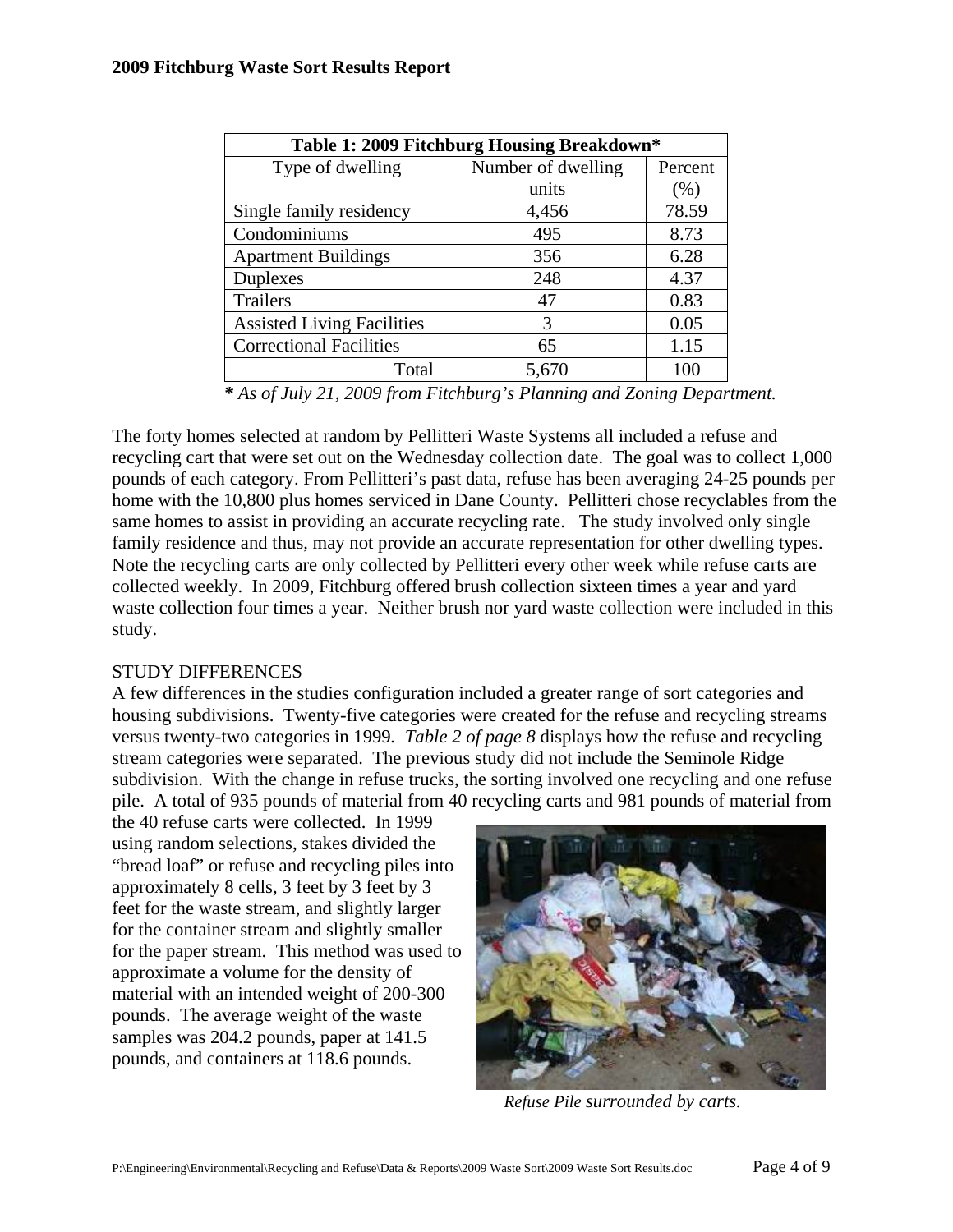#### **2009 Fitchburg Waste Sort Results Report**

#### DIVERSION AND RECYCLING RATES

The differences in diversion rate and recycling rate are differentiated by the Environmental Protection Agency (EPA) as follows. The recycling rate is the total amount of Municipal Solid Waste (MSW) recycled divided by the total amount of MSW generated where the MSW generated equals the amount of recycled MSW plus the amount of disposed MSW. Whereas the diversion rate, measures the total amount of material diverted from MSW disposal facilities, and also includes brush and yardwaste in the numerator and denominator. Thus during winter months when no brush or yard waste is collected the recycling rates and diversion rates are equal. During spring to fall, diversion rates may rise considerably while recycling rates are generally stable. Both the diversion and recycling rates are calculated in Table 2 of page 8. The capture rate is defined as the percentage of recyclable collected for recycling divided by the total amount of recyclables generated. Ideally, Fitchburg is aiming for a 100 percent capture rate and non-recyclables a 0 percent capture rate.

#### **The Collection**

Pellitteri used a Volvo chassis with a Heil packer to collect the forty refuse and forty recycling carts from the randomized homes on June 24<sup>th</sup> between 7:20 and 8:45 AM. The selected homes in the Lacy Heights, Seminole Ridge, Tower Hill, and Wildwood subdivisions were informed of their participation in the sort with a half sheet note. The sheet was placed on each of the recycling carts after the refuse cart was collected. This measure was implemented to ensure residents did not remove recycling carts before the Pellitteri crew returned for the carts. The material was then delivered to Fitchburg's Public Works salt shed at 2373 S. Fish Hatchery Rd.



#### **The Sort**

#### DAY

The sort took place on June 24, 2009 from approximately 1 to 5:30 PM. Volunteers finished final sorting on June  $25<sup>th</sup>$ . The mean temperature for the day was 79°F with a dew point of 68°F. Twelve volunteers assisted with the sort from the Department of Natural Resources, Pellitteri Waste Systems, Resource Conservation Commission, and City Staff members. The sort was covered by Fitchburg Access Cable Television (FACTv) which included interviews with the volunteers, Pellitteri staff, and City Staff. FACTv is Fitchburg's Public, Educational, and Government TV resource on Channels 95, 97 and 98 Analog as well as 985, 986, 987 in Fitchburg. The coverage was aired on July  $14<sup>th</sup>$  and July  $21<sup>st</sup>$  at 4PM. Copies of the sort video are available upon request from the FACTv office for a small fee.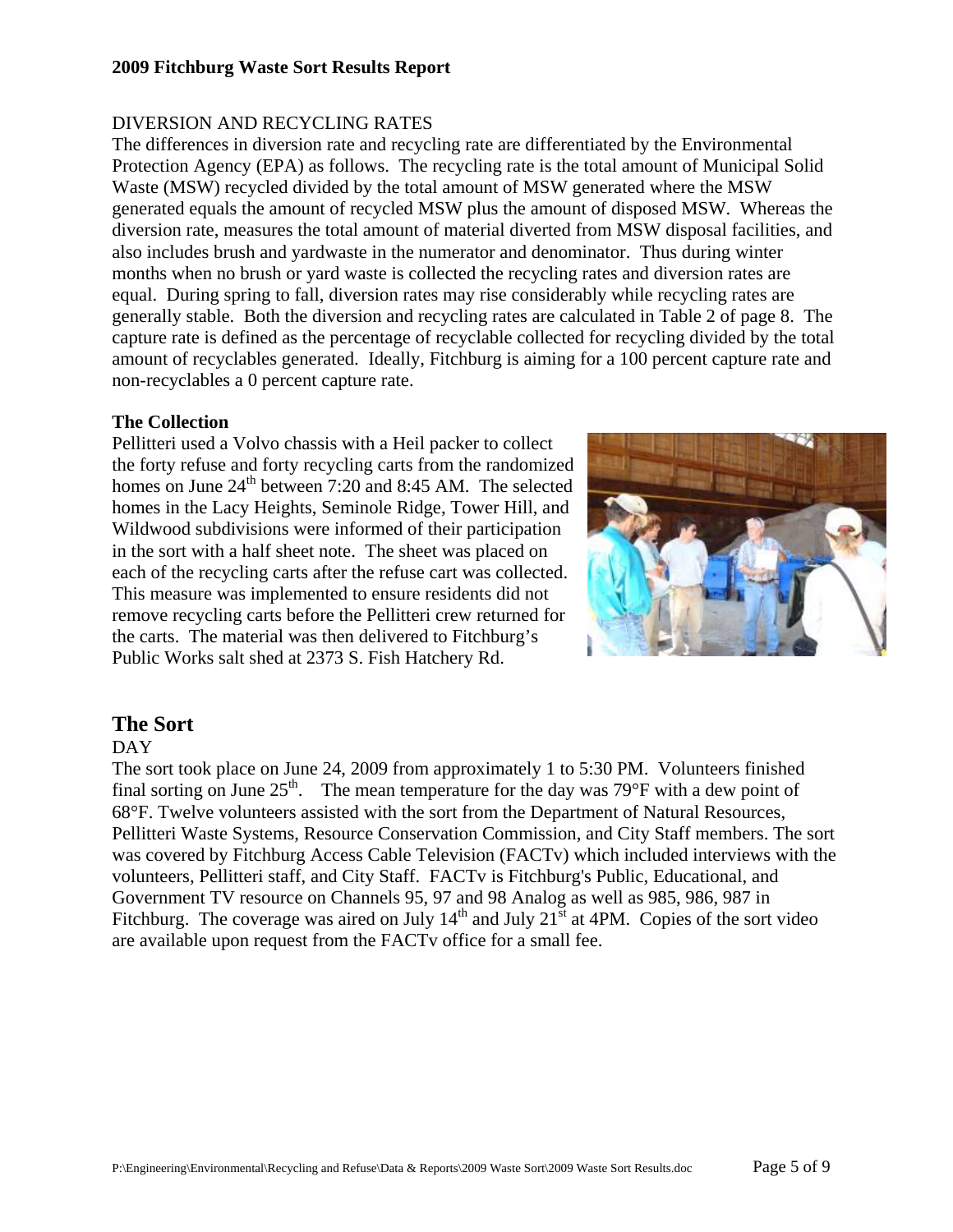#### RANDOM SELECTION



Pellitteri Waste Systems sent one collection truck to gather first refuse and later recycling items in independent loads. The neighborhoods sampled are believed to represent an accurate representation of Fitchburg's single family residence. The collection gathered a total of 935 pounds of material from 40 recycling carts and 981 pounds of material from the 40 refuse carts.

#### SORTING

The material was placed on the Public Works salt shed floor (2373 S. Fish Hatchery Rd) surrounded by the twenty-five designated containers. Rick Eilertson and Tim Bolhuis gave a brief overview of the project and procedure to the volunteers. The twelve volunteers sorted the material into the appropriate carts for measurement. The weight and volume was then recorded for statistical analysis as displayed in *Table 2.*



# **Observations**

The largest components of the refuse stream were "food waste"  $\sim$  27% by weight) and "contaminated mixed paper" (~15% by weight). "Food waste" includes fruits, vegetables, grains, meats, fats, and bones. "Contaminated mixed paper" includes soiled napkins, pizza boxes, and other paper items that had too much food waste, dirt, or debris on them to be recyclable back into paper products. Fitchburg and Pellitteri are currently researching options for diverting these items from the landfill including organic composting and/or anaerobic digestion. The amount of plastic film (bags) in both the recyclables (2.1% by weight, 4.7% by volume) and refuse (7.1% by weight, 23.6% by volume) was also significant.



The recycling rate  $\left(\sim 33\%$  by weight)derived from the forty homes collected in this study correlates well with the average recycling rate from all homes collected so far in 2009 ( $\sim$ 34% by weight) by Pellitteri.

This study shows that if residents actually recycled all of the potentially recyclable items, they could achieve up to a **48%** (by weight) recycling rate. Additionally, if residents were able to implement reuse or recycling through all the available options *Recycling pile* (e.g.: per recommendation of the Fitchburg Recycling

Guide at: http://www.city.fitchburg.wi.us/refuse\_recycling/documents/2009-11RecyclingGuide2009-04-01.pdf)

the potential diversion rate from the landfill could be raised up to **87%!**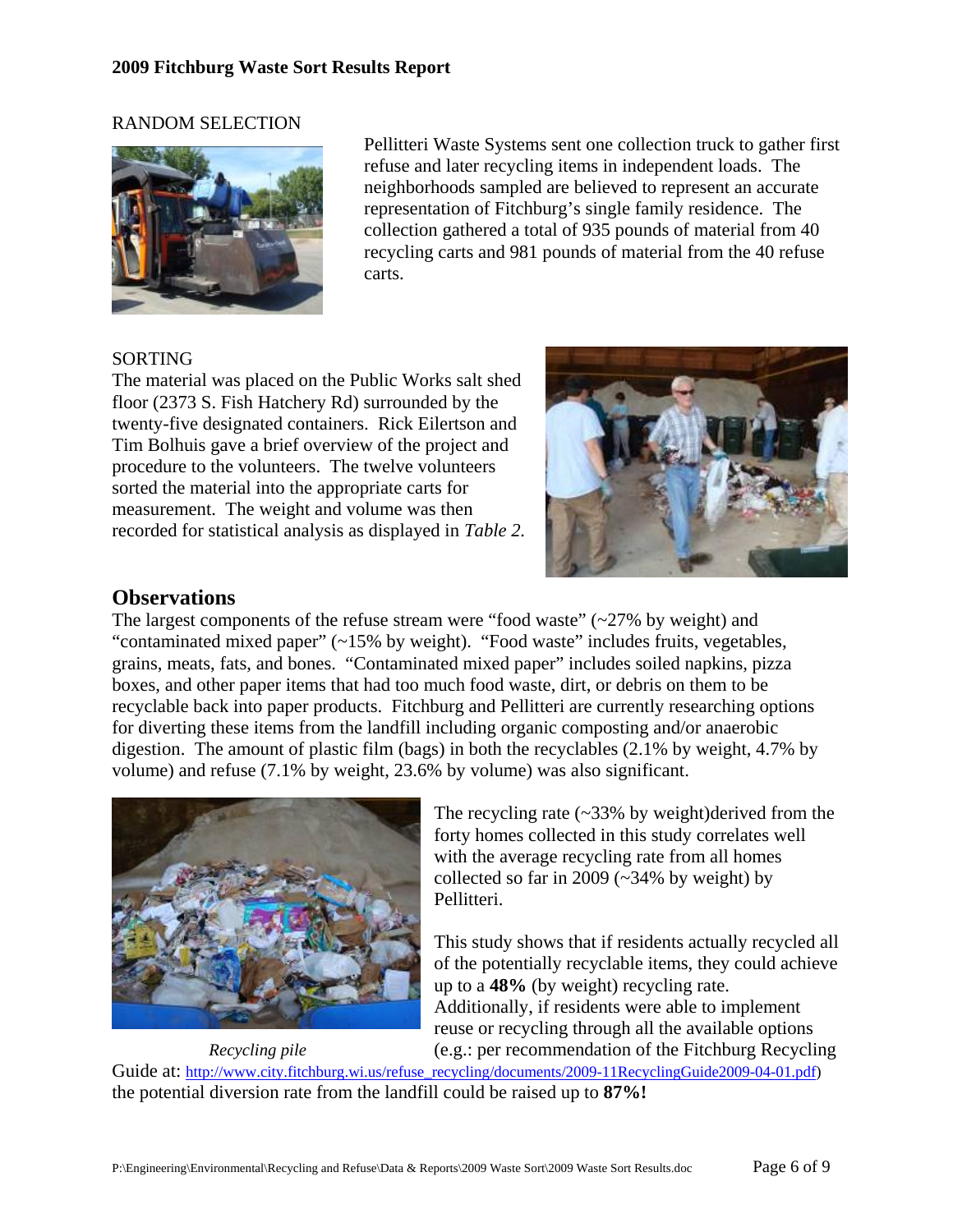## **Statistical Comparison between the 1999 and 2009 Sorts**

The term 'diversion rate' is referenced throughout the 1999 sort. One may note the 2009 sort includes a diversion rate and recycling rate. The method in 1999 to calculate diversion rate is effectively the equivalent of the 2009 term recycling rate. In 1999 the recycling rate was 37.1% while 2009 revealed a 32.3% recycling rate. Another record tracked by Fitchburg's Public Works department collects recycling rate via monthly reports from the City's hauler. The 1999 recycling rate was averaged at 35.9% while 2009 to date is 32.8%. The data range for 1999 includes percentages from 32-39.1%.

## **Recommended Actions**

*Food Waste:* The 1999 and 2009 Waste Sorts indicated a large percent of food waste by weight in the refuse pile. Option 1: Continue encouraging residents to install home composting bins for food waste. Pros: minimizes transportation and staff costs; Cons: Doesn't address meats, fats, bones. Option 2: Evaluate alternatives for residential curbside food waste collection pilot study The bins could consist of a five gallon bucket collected weekly. Option 2a could involve anaerobic digestion with the Madison Metropolitan Sewerage District (MMSD). MMSD would collect the methane from the anaerobic decomposition process that can be burned to create energy. Pros: addresses meats, fats, bones, captures methane for energy use: Cons: potentially high transportation and staff costs. Option 2b could be an aerobic composting process with Second Season Recycling, LLC. Pros: addresses meats, fats, bones: Cons: potentially high transportation and staff costs, carbon dioxide and other greenhouse gasses are released and not captured for energy use.

*Plastic film (bags):* The City could consider implementing an ordinance to reduce the amount of plastic bags in the recycling and refuse streams along with enhanced education to residents of better available options.

*Improving Recycling Capture Rate:* Fitchburg would ideally like to achieve a 100 percent recycling capture rate. In order to approach such a rate, an increase in the education of recyclable materials and outlets is essential. For example below are possible stickers that could be placed on the recycling carts. The sticker would serve as a continual reminder to residents of proper recycling techniques in order to create a greater capture rate.



*Examples of stickers for recycling carts*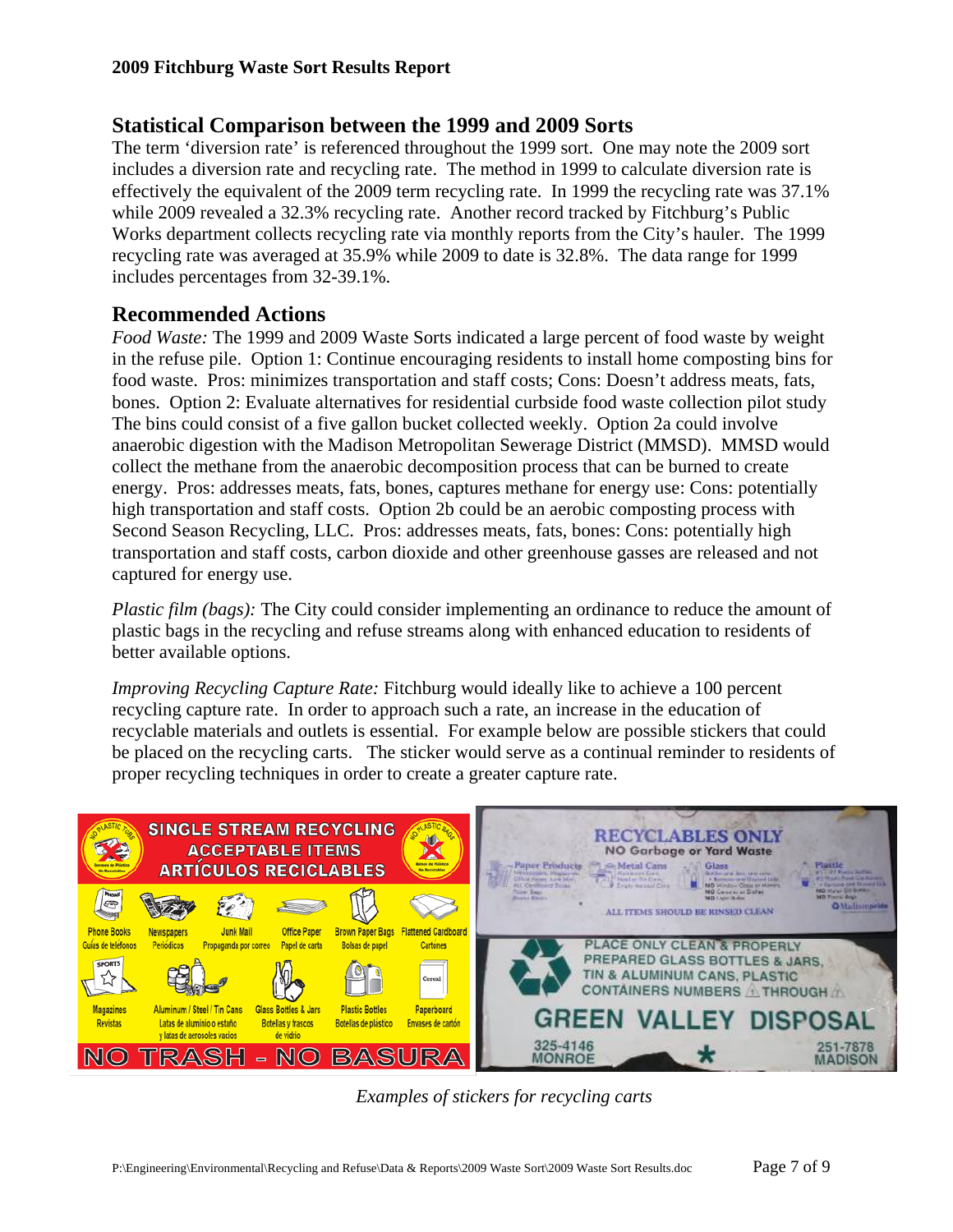# **Table 2: City of Fitchburg June 24, 2009 Waste Sort - Refuse & Recycling Data**

|                                                                              | <b>Recycling Stream</b> |                     |                        |                  |                  | <b>Refuse Stream</b> |                     |                        |                  | Capture<br>Rate |                  |
|------------------------------------------------------------------------------|-------------------------|---------------------|------------------------|------------------|------------------|----------------------|---------------------|------------------------|------------------|-----------------|------------------|
|                                                                              | Weight<br>(lbs)         | Volume<br>(gallons) | Weight/Vol<br>(lb/gal) | $%$ by<br>Weight | $%$ by<br>Volume | Weight<br>(lbs)      | Volume<br>(gallons) | Weight/Vol<br>(lb/gal) | $%$ by<br>Weight | % by<br>Volume  | $%$ by<br>Weight |
| OCC (Old Corr. Cardboard)                                                    | 134.5                   | 535                 | 0.25                   | 14.39%           | 29.57%           | 61.0                 | 370                 | 0.16                   | 6.22%            | 24.24%          | 69%              |
| Newspapers                                                                   | 246.0                   | 245                 | 1.00                   | 26.32%           | 13.54%           | 17.0                 | 30                  | 0.57                   | 1.73%            | 1.97%           | 94%              |
| Magazines & Catalogs                                                         | 106.0                   | 50                  | 2.12                   | 11.34%           | 2.76%            | 10.5                 | 15                  | 0.70                   | 1.07%            | 0.98%           | 91%              |
| White Office Paper                                                           | 30.0                    | 45                  | 0.67                   | 3.21%            | 2.49%            | 43.0                 | 40                  | 1.08                   | 4.38%            | 2.62%           | 41%              |
| Cont. Mixed Paper                                                            | 10.0                    | 85                  | 0.12                   | 1.07%            | 4.70%            | 144.5                | 132                 | 1.09                   | 14.73%           | 8.65%           | 6%               |
| Uncont. Mixed Paper                                                          | 98.0                    | 115                 | 0.85                   | 10.49%           | 6.36%            | 18.0                 | 75                  | 0.24                   | 1.83%            | 4.91%           | 84%              |
| Plastic # 1 PETE                                                             | 25.0                    | 130                 | 0.19                   | 2.68%            | 7.19%            | 18.5                 | 48                  | 0.39                   | 1.89%            | 3.14%           | 57%              |
| Plastic # 2 HDPE                                                             | 29.5                    | 125                 | 0.24                   | 3.16%            | 6.91%            | 7.0                  | 15                  | 0.47                   | 0.71%            | 0.98%           | 81%              |
| Plastic # 3 PVC, #4 LDPE, & #7                                               |                         |                     |                        |                  |                  |                      |                     |                        |                  |                 |                  |
| <b>Other Resin</b>                                                           | 19.5                    | 50                  | 0.39                   | 2.09%            | 2.76%            | 4.0                  | 14                  | 0.29                   | 0.41%            | 0.92%           | 83%              |
| Plastic # 5 Polypropylene                                                    | 9.0                     | 50                  | 0.18                   | 0.96%            | 2.76%            | 1.0                  | 5                   | 0.20                   | 0.10%            | 0.33%           | 90%              |
| Plastic # 6 PS                                                               | 2.0                     | 25                  | 0.08                   | 0.21%            | 1.38%            | 0.5                  | 6                   | 0.08                   | 0.05%            | 0.39%           | 80%              |
| Plastic # 6 Block PS (Exp. Foam)                                             | 0.5                     | 8                   | 0.06                   | 0.05%            | 0.44%            | 2.5                  | 38                  | 0.07                   | 0.25%            | 2.49%           | 17%              |
| Plastic film (bags)                                                          | 19.5                    | 85                  | 0.23                   | 2.09%            | 4.70%            | 69.5                 | 360                 | 0.19                   | 7.08%            | 23.58%          | 22%              |
| Bulk Plastic (Toys, furniture, etc.)                                         | 1.5                     | 1                   | 1.50                   | 0.16%            | 0.06%            | 0.0                  | $\pmb{0}$           |                        | 0.00%            | 0.00%           | 100%             |
| Tin                                                                          | 19.5                    | 30                  | 0.65                   | 2.09%            | 1.66%            | 2.5                  | 15                  | 0.17                   | 0.25%            | 0.98%           | 89%              |
| Aluminum                                                                     | 18.5                    | 95                  | 0.19                   | 1.98%            | 5.25%            | 7.0                  | 17                  | 0.41                   | 0.71%            | 1.11%           | 73%              |
| Glass                                                                        | 127.0                   | 70                  | 1.81                   | 13.59%           | 3.87%            | 39.0                 | 16                  | 2.44                   | 3.98%            | 1.05%           | 77%              |
| <b>Scrap Metal</b>                                                           | 0.0                     | 0                   |                        | 0.00%            | 0.00%            | 0.0                  | $\mathbf 0$         |                        | 0.00%            | 0.00%           | 0%               |
| Textiles, Clothing, Shoes                                                    | 0.0                     | 0                   |                        | 0.00%            | 0.00%            | 60.0                 | 90                  | 0.67                   | 6.12%            | 5.90%           | 0%               |
| Food Waste                                                                   | 0.0                     | 0                   |                        | 0.00%            | 0.00%            | 268.5                | 55                  | 4.88                   | 27.37%           | 3.60%           | 0%               |
| <b>Brush</b>                                                                 | 0.0                     | 0                   |                        | 0.00%            | 0.00%            | 0.0                  | $\mathbf 0$         |                        | 0.00%            | 0.00%           | 0%               |
| Yardwaste                                                                    | 0.0                     | $\Omega$            |                        | 0.00%            | 0.00%            | 25.0                 | 33                  | 0.77                   | 2.55%            | 2.13%           | 0%               |
| <b>Construction &amp; Demolition Mat'l</b>                                   | 0.0                     | 0                   |                        | 0.00%            | 0.00%            | 2.5                  | 4                   | 0.63                   | 0.25%            | 0.26%           | 0%               |
| Pet Waste                                                                    | 0.0                     | 0                   |                        | 0.00%            | 0.00%            | 13.0                 | 9                   | 1.44                   | 1.33%            | 0.59%           | 0%               |
| Non-Recyclables                                                              | 38.5                    | 65                  | 0.59                   | 4.12%            | 3.59%            | 166.5                | 140                 | 1.19                   | 16.97%           | 9.17%           | 19%              |
| <b>Totals</b>                                                                | 935                     | 1,809               | 0.52                   | 100.00%          | 100.00%          | 981.0                | 1527                | 0.64                   | 100.00%          | 100.00%         | 49%              |
| Recycling Rate 1/2 *Total Recyclables/(1/2 Total Recyclables + Total Refuse) |                         |                     |                        | 32.26%           |                  |                      |                     |                        |                  |                 |                  |
| <b>Potential Recycling Rate</b>                                              |                         |                     |                        |                  | 48.25%           |                      |                     |                        |                  |                 |                  |
| <b>Potential Diversion Rate</b>                                              |                         |                     |                        |                  | 87.17%           |                      |                     |                        |                  |                 |                  |

Notes: OCC included cardboard, paperboard, and brown paper bags, Contaminated Mixed Paper included soiled napkins, pizza boxes, and other paper items that had too much food waste, dirt, or debris on them to be recyclable back into paper products. Plastics in the Refuse Stream: Weights and volumes of the #3, #4, #5, #6 (nonexpanded PS), and #7 were initially grouped together. The weights and volumes of each component were later broken down based on estimates made by Rick Eilertson so that the weights and volumes could be correlated to the Recycling Stream. The Construction & Demolition Mat'l category initially had 50.5 lbs and 32 gallons included in it; however, since ~48 lbs and ~28 gallons of this category was treated lumber scraps and is virtually non-reusable and non-recyclable, Rick Eilertson decided to reallocate this amount to the "Non-Recyclables" categories.